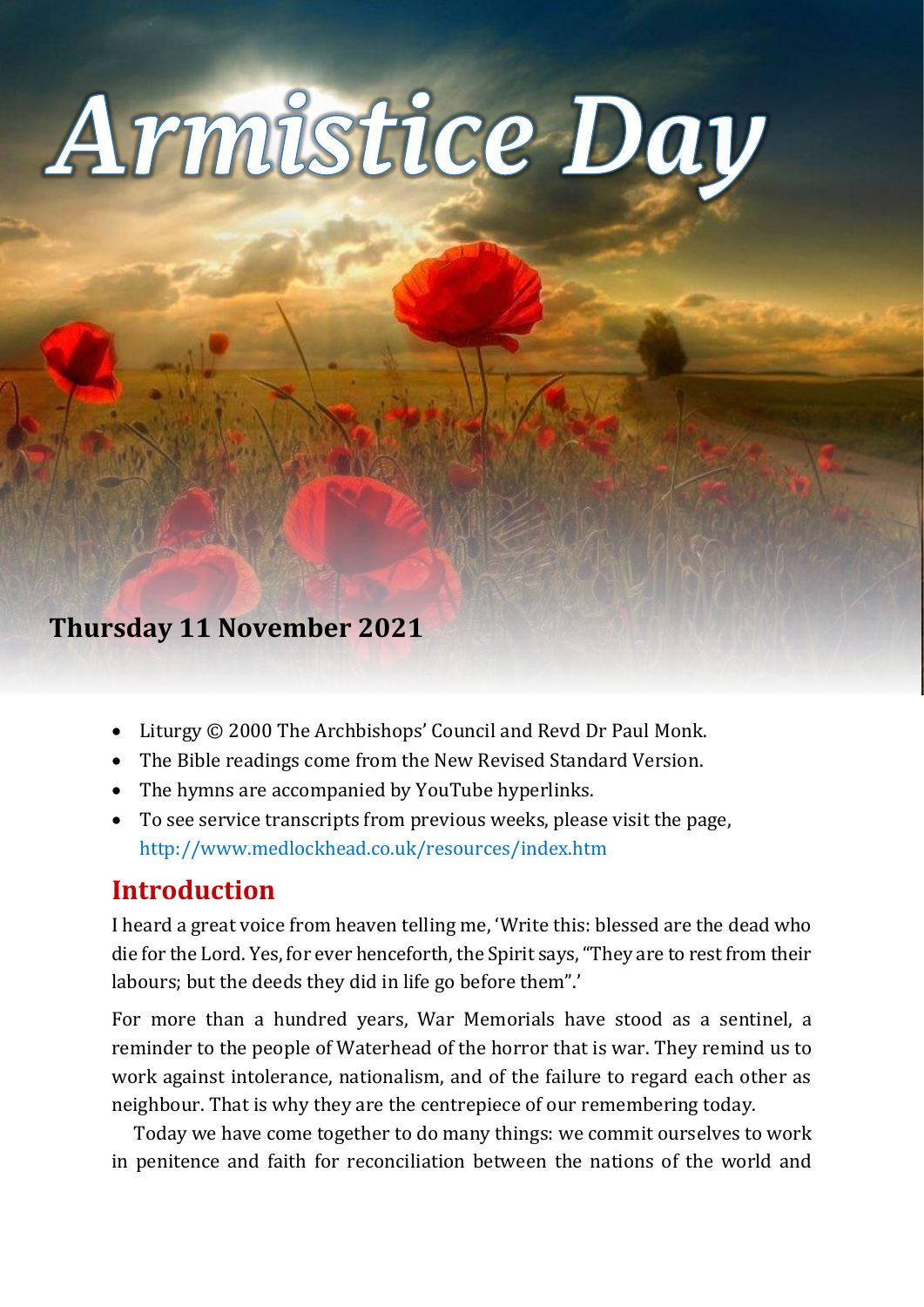between its peoples — both together and individually. We meet in the presence of God and remind ourselves of the supremacy of Christ. And we express our shared determination to work toward peace. We will pray together, asking God to help us live together in freedom, justice and peace; and we will pray together for all who in bereavement, disability and pain continue to suffer the consequences of fighting and terror.

**O God, our help in ages past, Our hope for years to come, Our shelter from the stormy blast, And our eternal home.** 

**Under the shadow of thy throne Thy saints have dwelt secure; Sufficient is thine arm alone, And our defence is sure.** 

**Before the hills in order stood, Or earth received her frame, From everlasting thou art God, To endless years the same.** 

**A thousand ages in thy sight Are like an evening gone; Short as the watch that ends the night Before the rising sun.** 

**Time, like an ever-rolling stream, Bears all its sons away; They fly forgotten, as a dream Dies at the opening day.**

**God, our help in ages past, Our hope for years to come, Be thou our guard while life shall last, And our eternal home.**

#### HYMN 1 **[O God our help](https://www.youtube.com/watch?v=ZjdmLstpNGE)** (please click on this **[link](https://www.youtube.com/watch?v=ZjdmLstpNGE)**)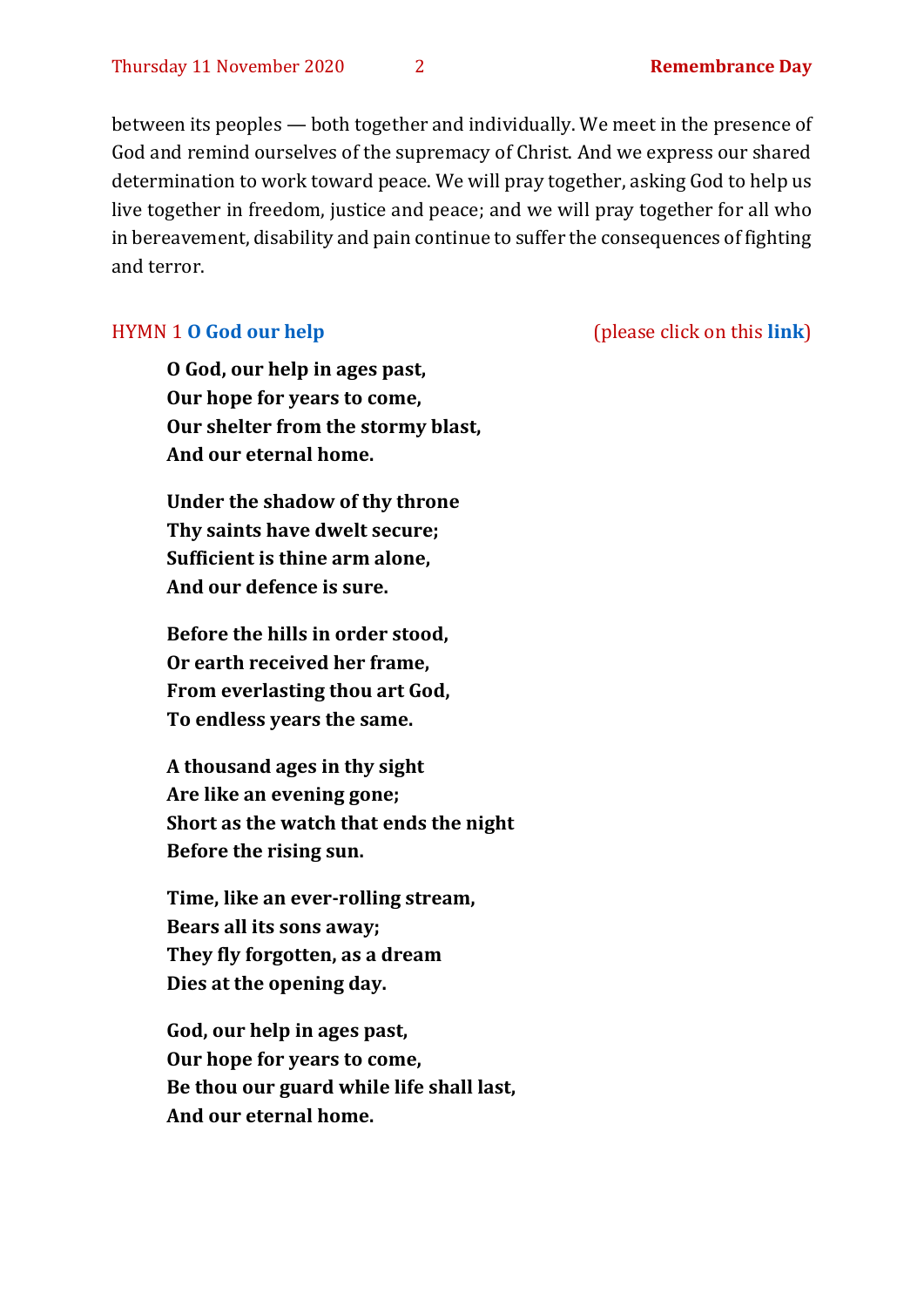#### **Reading from the Bible**

Hear the Gospel according to Saint John

Jesus said to his disciples, 'As the Father has loved me, so have I loved you, abide in my love. If you keep my commandments, you shall abide in my love; just as I have kept my Father's commandments, and abide in his love. These things have I spoken to you, that my joy be in you, and that your joy be full. This is my commandment, that you love one another, as I have loved you. Greater love hath no one than this, that they lay down their life for their friends.

'You are my friends, if you do what I command you. No longer do I call you servants; for the servant does not know what the Master is doing: but I have called you friends; for all that I have heard from my Father I have made known to you.

'You did not choose me, but I chose you, and appointed you that you should go and bear fruit, and that your fruit should abide; so that whatever you ask the Father in my name, he may give it to you. This I command you, that you love one another.'

*John 15:10–17*

## **The Act of Remembrance**

This war memorial was dedicated to the glory of God and in memory of the people of Waterhead who laid down their lives for their country in the World Wars. It was built as a lasting tribute to their fellow citizens and as an act of gratitude. Every year since this memorial was first built, the people of Waterhead have formally gathered here to remember.

As we gather together, we first re-dedicate this site to the continuing glory of God, the God who commands us to live our lives working for peace.

Let us pray:

The people of Waterhead built this memorial as a way of remembering those brave men they'd known who laid down their lives in our defence. God gathered into the peace of his presence those who died in faith. We now ask God's blessing upon this memorial in the name of the Father and of the Son, and of the Holy Spirit.

We next remember with sorrow those whose lives have been taken away in world wars and other conflicts past and present.

They shall grow not old as we that are left grow old; age shall not weary them, nor the years condemn. At the going down of the sun and in the morning,

We will remember them.

All **We will remember them.**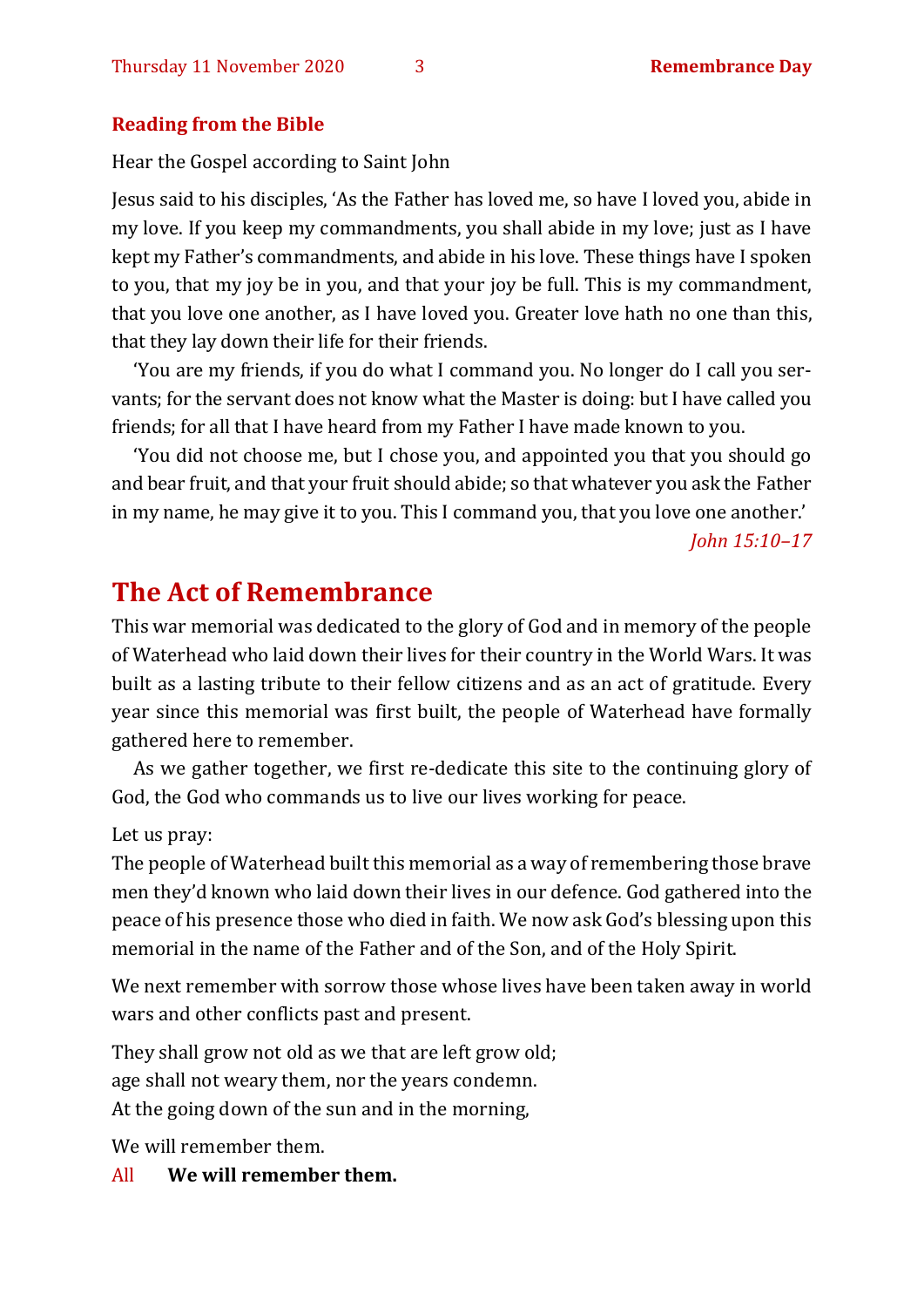| Thursday 11 November 2020<br>4                                                           | <b>Remembrance Day</b>              |
|------------------------------------------------------------------------------------------|-------------------------------------|
| The bugler will sound 'The last Post'.                                                   | (please click on this link)         |
| A two-minute silence                                                                     | (please click on this link)         |
| The bugler will sound 'Reveille'.                                                        | (please click on this <b>link</b> ) |
| <b>The National Anthem</b><br>God save our gracious Queen,<br>Long live our noble Queen, | (please click on this <b>link</b> ) |

# **Reading from the Bible**

The Revelation of St John the Divine,

**God save the Queen! Send her victorious, Happy and glorious, Long to reign over us, God save the Queen!** 

I saw a new heaven and a new earth, for the first heaven and the first earth had passed away, and there was no longer any sea. I saw the Holy City, the New Jerusalem, coming down out of heaven from God, prepared as a bride beautifully dressed for her husband. And I heard a loud voice from the throne saying, 'Look! God's dwelling place is now among the people, and he will dwell with them. They will be his people, and God himself will be with them and be their God. 'He will wipe every tear from their eyes. There will be no more death' nor mourning nor crying nor pain, for the old order of things has passed away.' *Revelation 21: 1–4*

# **Prayers for those who suffer**

Ever-living God, we remember those whom you have gathered from the storm of war into the peace of your presence: may that same peace calm our fears, bring justice to all people in the world, and establish a just and lasting harmony among the nations. We pray these prayers through Jesus Christ our Lord.

All **Amen.**

We pray for all who suffer as a result of war:

For the injured and the disabled, for the mentally distressed, and for those whose faith in God and man has been weakened or destroyed ...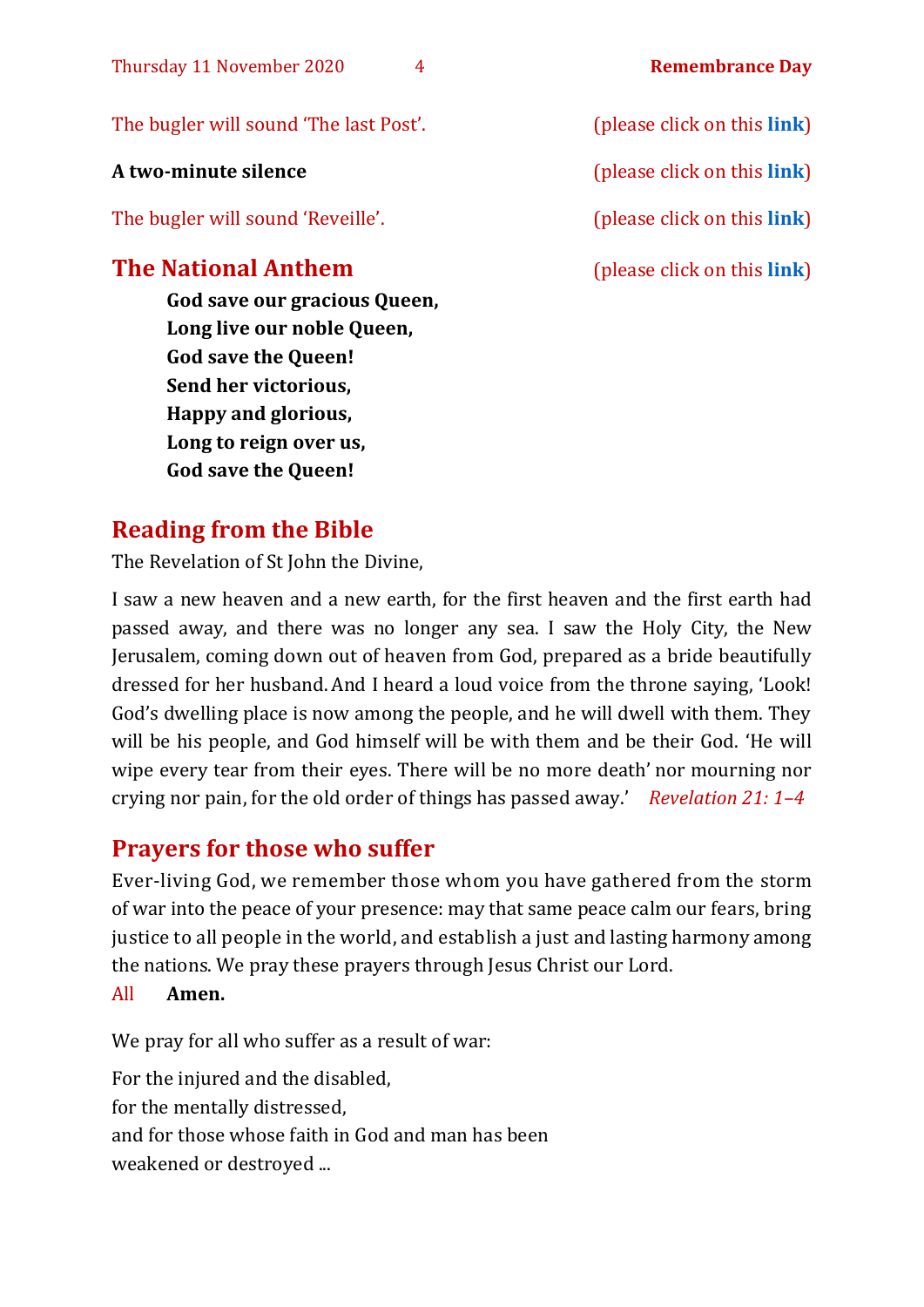For the homeless and refugees, for those who are hungry, and for all who have lost their livelihood and security ...

For those who mourn their dead, those who have lost husband or wife, children or parents, friends and partners, and especially for those who have no hope in Christ to sustain them in their grief ...

#### Short silence.

Almighty God, our heavenly Father, infinite in wisdom, in love, and in power: have compassion on those for whom we pray today; inspire us to alleviate all suffering; and empower us as we strive to established here on earth your kingdom of peace and justice in which dust and ashes have no dominion.

All **Amen.**

### **Act of commitment**

In response to the suffering caused by war, past and present, we now pledge ourselves anew to peace. We pledge ourselves to the service of God and to helping all members of the human race, of whatever age or gender, race or background, colour or creed, that we may help, encourage, and comfort others, that we may support those who work for the relief of the needy, and for the peace and welfare of all the nations.

All **Lord God our Father we pledge ourselves to serve you and all humankind, in the cause of peace, for the relief of want and suffering, and for the praise of your name. Guide us by your Spirit. Give us wisdom, Give us courage, Give us hope, And keep us faithful Now and always. Amen.**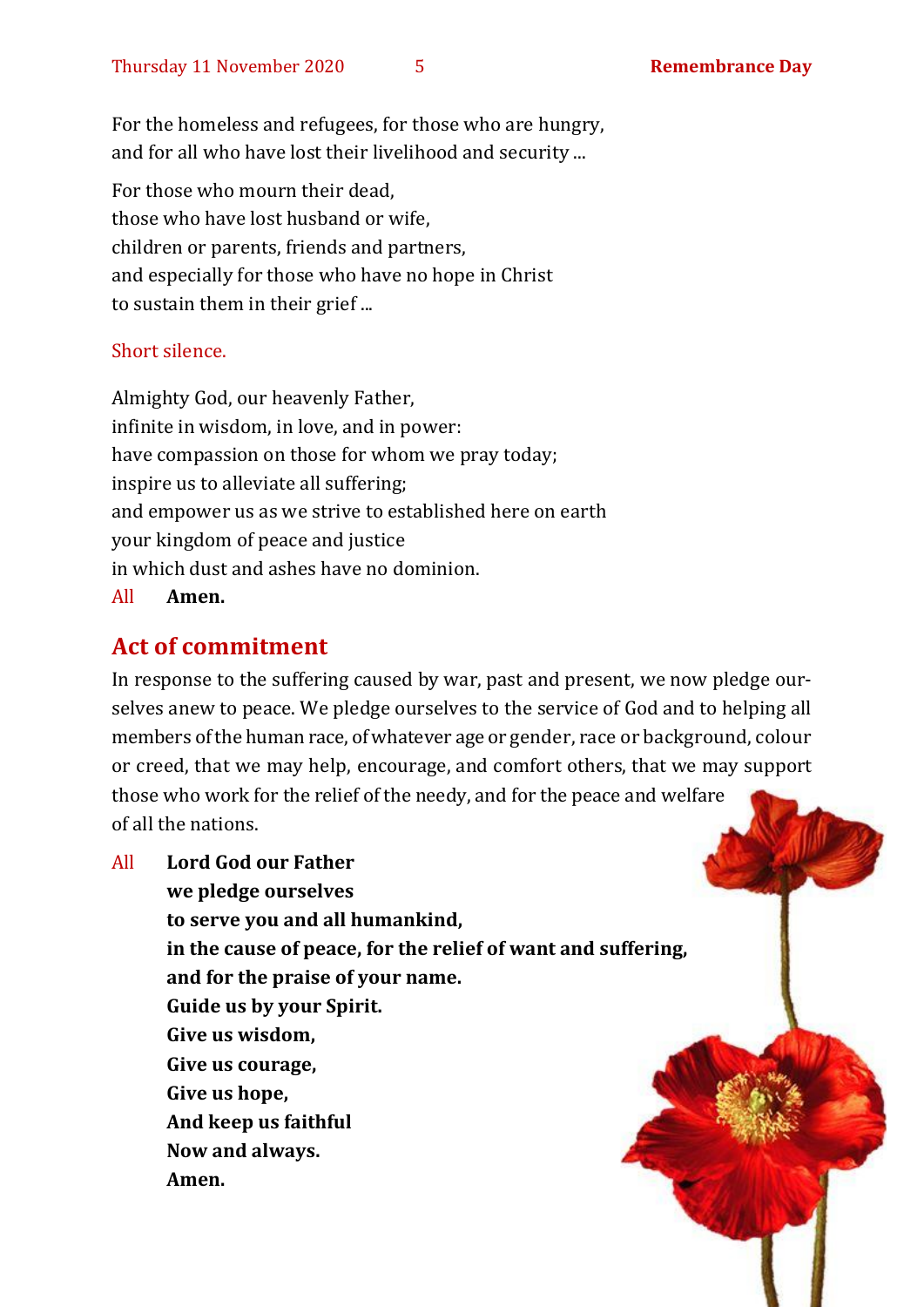#### **The Lord's Prayer**

**Our Father, Who art in heaven, Hallowed be Thy Name. Thy Kingdom come. Thy Will be done, on earth as it is in Heaven. Give us this day our daily bread. And forgive us our trespasses, as we forgive those who trespass against us. And lead us not into temptation, but deliver us from evil. For thine is the kingdom, the power and the glory, for ever and ever. Amen.**

#### **Hymn two**

#### HYMN 2 **[The day thou gavest](https://www.youtube.com/watch?v=eeC6M_RD3oE)** (please click on this **[link](https://www.youtube.com/watch?v=eeC6M_RD3oE)**)

**The day Thou gavest, Lord, is ended, The darkness falls at Thy behest; To Thee our morning hymns ascended, Thy praise shall sanctify our rest.**

**We thank Thee that Thy church, unsleeping, While earth rolls onward into light, Through all the world her watch is keeping, And rests not now by day or night.**

**As o'er each continent and island The dawn leads on another day, The voice of prayer is never silent, Nor dies the strain of praise away.**

**The sun that bids us rest is waking Our brethren 'neath the western sky, And hour by hour fresh lips are making Thy wondrous doings heard on high.**